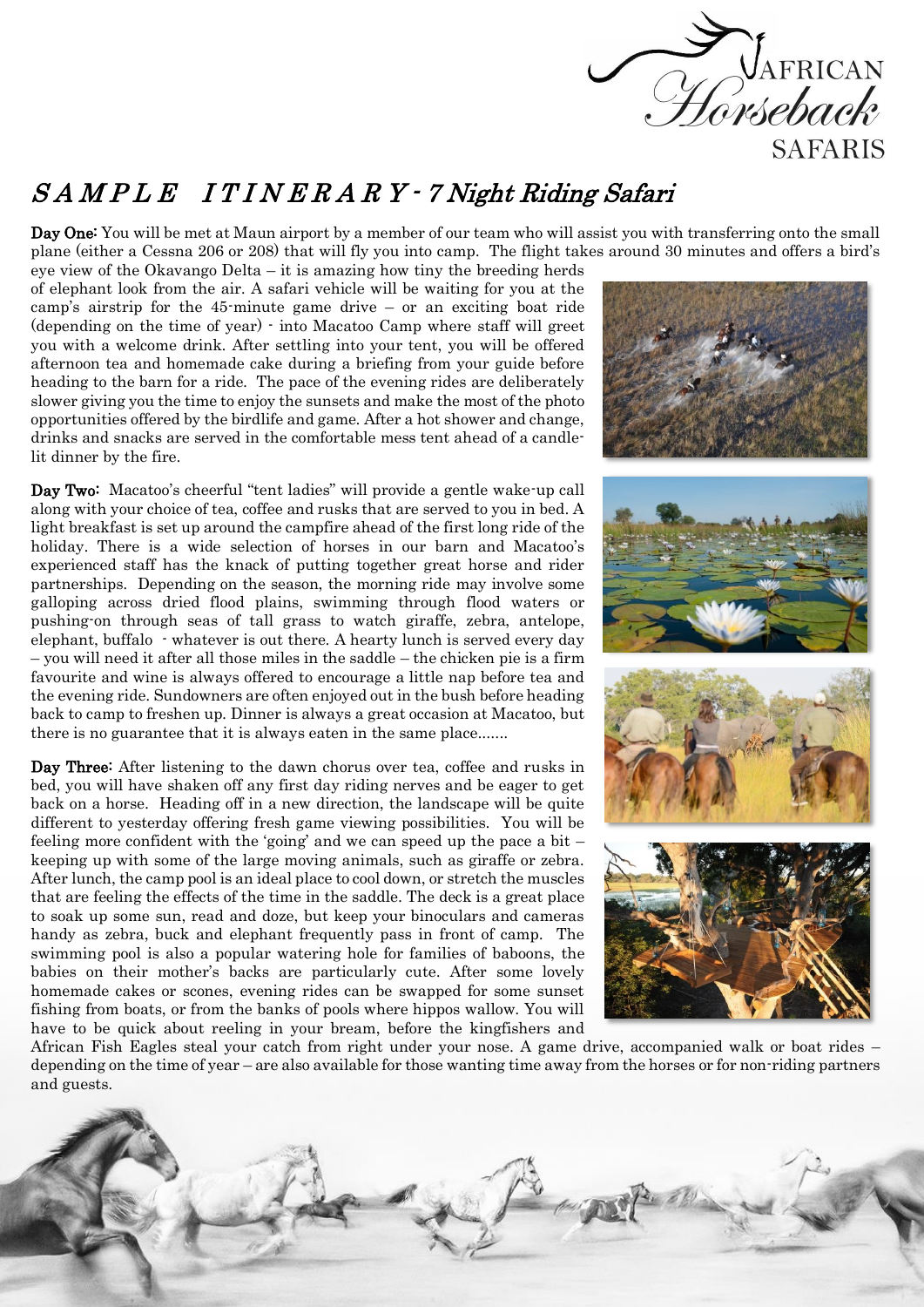

Day Four: We ride through different country, making our way through clouds of bushman hair grass to plains dotted with fig trees. We might encounter giraffe or shyer antelope while passing through mophane woodlands. Our pace increases as we break out onto the flood plains, often disturbing troops of baboons. Return to the camp for an afternoon spent at leisure, or the possibility of hiring a helicopter for an hour to gain access to remote and otherwise totally

inaccessible parts of the delta with spectacular photographic results. Finish off the day with a night drive by spotlight, where the resident clan of hyena are often spotted. Bushbabies leap from branch to branch through the terminalia and acacia trees – only seen by the brights of their eyes. If lucky, the spotlight will pick up the glint of a leopard's sultry stare. If we find lion on the drive or know where they are – perhaps we might have seen them earlier from horseback (and avoided them!) – we can spend quite some time watching them from the safety and comfort of the vehicle, over snacks and drinks, as they wake up from their long afternoon rest, groom each other, and prepare for a night of hunting. It is always such a highlight of the holiday to see a big cat – we will have lots to talk about around the dinner table that night.

Day Five: This morning we ride deeper into the heart of the delta, to corners of the wilderness where vehicles simply cannot reach – horses can get much closer to the big game. We cross high palm islands which offer great sweeping views of the Delta plains – are those anthills or giraffes in the distance? Riders may have joined non-riding friends and family for a walk, drive or boat ride – but all guests will reunite for an unexpected champagne breakfast under a large baobab tree to swap 'survivor' stories from the morning. By now, you will have settled into the wonderful rhythm of camp where great adventure, creature comforts and downtime are combined to provide a break. After tea and a gentle sunset ride, you may find yourself at our fabulous tree house where you will have the option to spend the night out, sleeping high up in the tree canopy under the African night sky. From there, it is fascinating to watch and listen as the birds and animals prepare for night – by roosting, travelling or preparing to hunt. The barking of baboons and calling lions provide an unforgettable soundtrack to a night out under the stars. Your guides will stay too, providing great company and peace of mind – for many guests, this is a real highlight of a holiday to Macatoo.

Day Six: After waking up in the treetops, you are whizzed back to camp by vehicle to change before riding off into new terrain. By now, you will have seen most of Africa's Big Five and riding alongside moving giraffe, antelope and zebras will have become a thrilling, almost daily activity. Make the most of a bush breakfast, or lunch out in the bush and savour the sights and sounds around you. An afternoon by the pool sees many guests desperately trying to even up their 'farmer's tans' – brown arms and face, pale bodies and legs! You may feel torn over how to spend one of your final sunset outings – an evening game drive with a spotlight is often fun, picking up a local clan of hyena, or lions out on the hunt. Above your head Bushbabies leap from branch to branch through the terminalia and acacia trees – only seen by the brights of their



eyes. After last night's treetop sleepover, – a prompt bedtime will most likely to be the most popular after dinner activity, as we save our energy for the last full day and night.